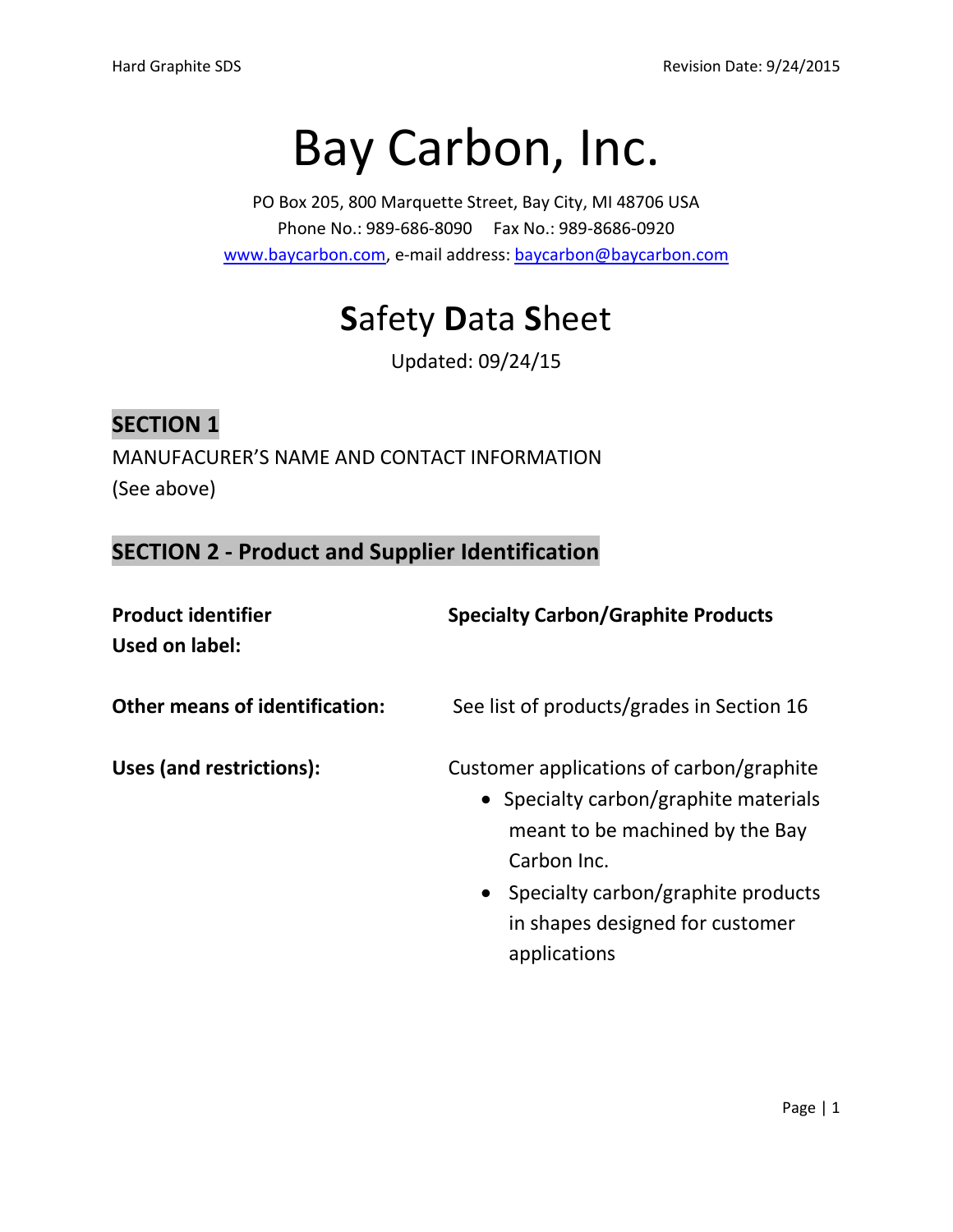## **SECTION 3 - Hazard Identification**

As a solid material, this product presents minimal hazards; however, dust created in shipping, handling, cutting, machining, and use exhibit the hazards of the materials as described below. Avoid creating and breathing airborne dust.

#### **Classification:**

The materials contained in this product are not classified as hazardous under Globally Harmonized System of Classification and Labeling and the US OSHA Hazard Communication Standard.

| Signal word, symbols, hazard, | Not applicable (because not classified |
|-------------------------------|----------------------------------------|
| and precautionary statements: | as hazardous)                          |

#### **Other information about health hazards:**

Dust from this material may cause minor irritation of skin and eyes, primarily through mechanical abrasion. Repeated or prolonged exposure to elevated concentrations of any airborne dust can irritate or harm the respiratory system, especially as an aggravation to a pre-existing condition. Avoid creating and breathing airborne dust.

#### **Other information about physical hazards:**

Carbon/graphite dust is electrically conductive and dust accumulations on electrical equipment can cause short circuits resulting in electrical shock, fire or damage to equipment. Dust from this product contains graphite and may create slippery conditions. Accumulations of dust may present a combustible dust hazard. Maintain good housekeeping.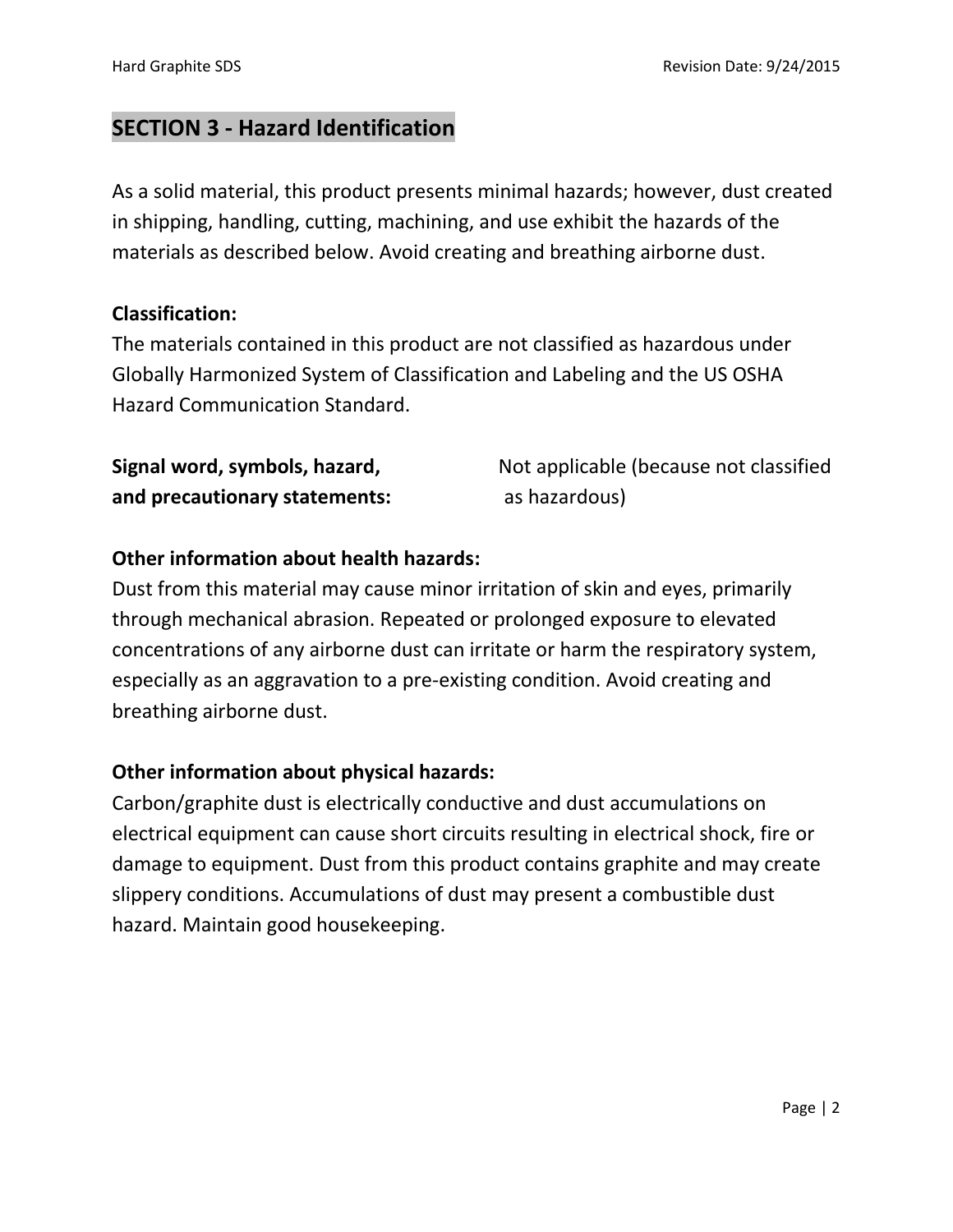## **SECTION 4 – Composition**

| Component | <b>CAS Registry Number</b> | Concentration<br>% by weight |
|-----------|----------------------------|------------------------------|
| Graphite  | 7782-42-5                  | $0-100%$                     |
| Carbon    | 7440-44-0                  | $0-100%$                     |

## **SECTION 5 – First Aid Measures**

| Inhalation:                 | Remove affected personnel to an exposure- |
|-----------------------------|-------------------------------------------|
| Skin and eye contact:       | Free environment. Wash skin with soap     |
| Ingestion:                  | Water.                                    |
| Indication of need for      |                                           |
| immediate medical attention | Not applicable, not expected              |
| and special treatment:      |                                           |

## **SECTION 6 – Fire Fighting Measures**

This product is not very combustible but may burn if exposed to high temperatures.

#### **Suitable extinguishing media:**

Use an extinguisher that is suitable for the surrounding fire.

#### **Combustion Hazards:**

When burned, carbon/graphite release carbon dioxide (and possible carbon monoxide if there is not enough oxygen for complete combustion).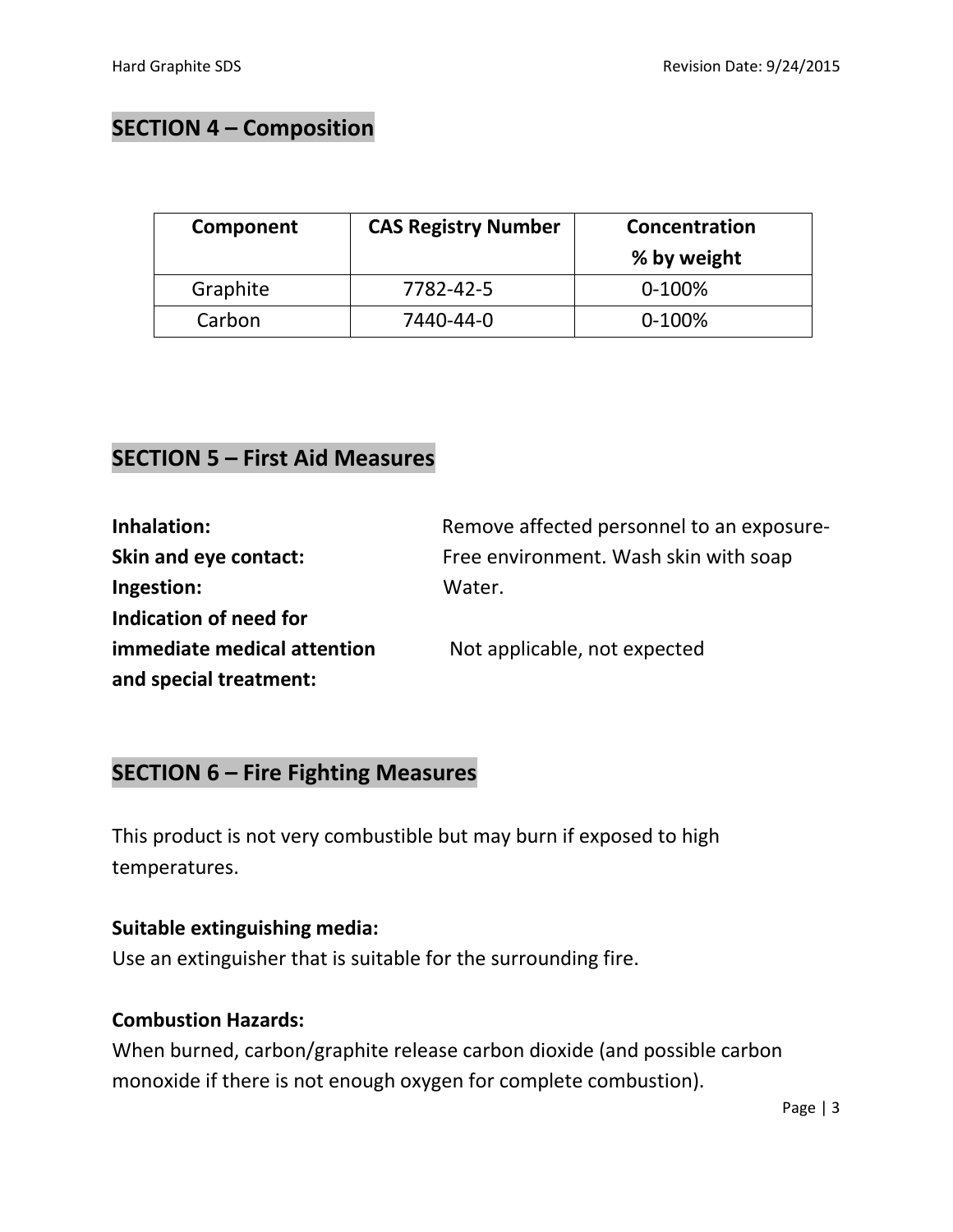#### **Special fire-fighting procedures;**

Use protective clothing and breathing equipment appropriate to the surrounding fire.

#### **Unusual fire and explosion hazards:**

As is the case with any combustible dust, concentration of airborne carbon/graphite dust can present a dust explosion hazard. Practice good housekeeping to prevent dust accumulation and prevent situations where substantial amounts of dust can become airborne.

**Flash point:** Not applicable **Flammable limits:** Not applicable

## **SECTION 7 – Accidental Release Measures**

Sweep or vacuum spilled material and place into sealable containers. Avoid creating and breathing airborne dust. Dispose in accordance with applicable waste disposal regulations.

## **SECTION 8 – Handling and Storage**

Practice good housekeeping to avoid the accumulation of dust in the workplace. Avoid creating and breathing airborne dust. Practice good hygiene. As good practice, wash hands before eating, drinking or smoking and do not store food, or eat or drink, in areas where chemicals are handled.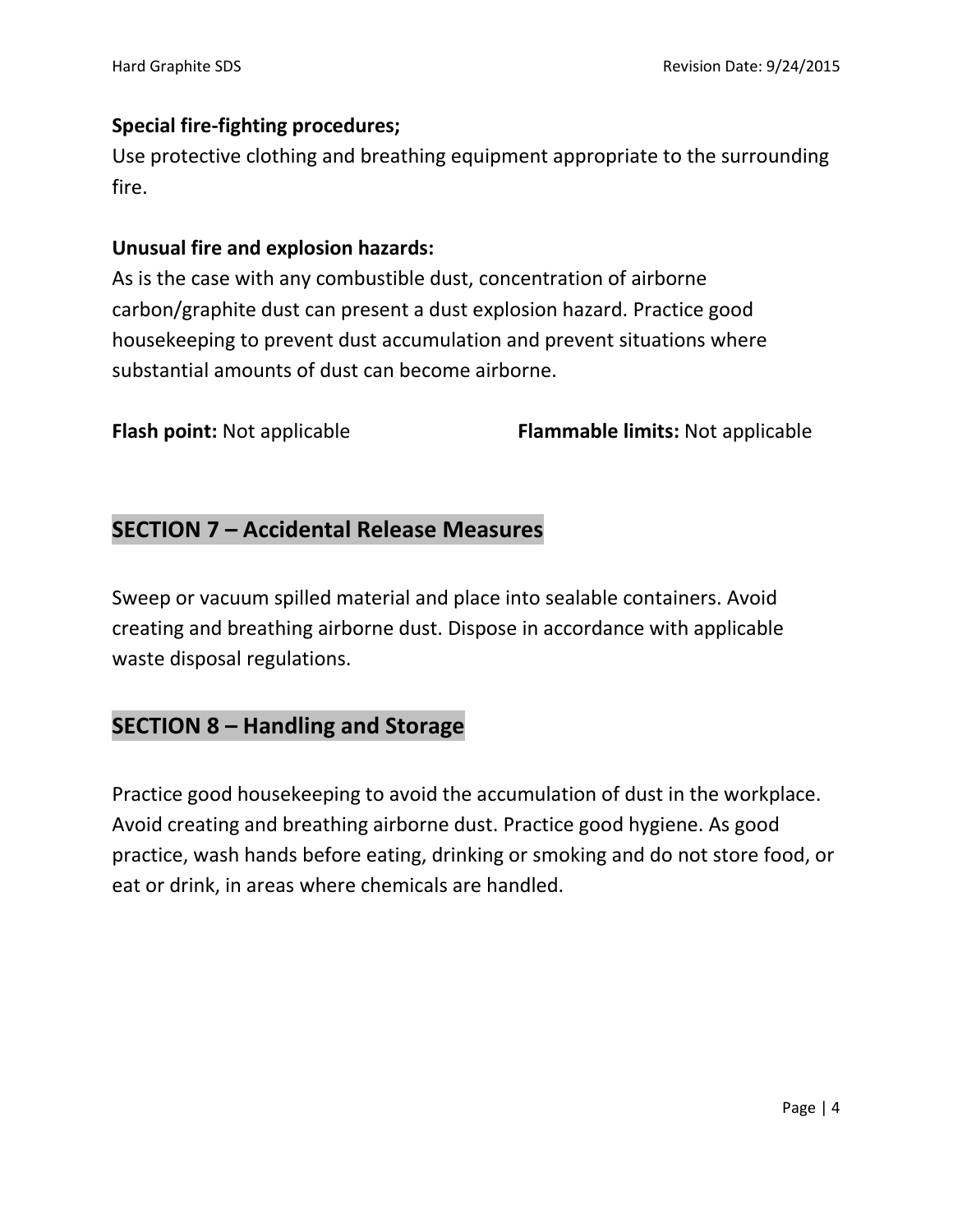## **SECTION 9 – Exposure Controls and Personal Protection**

#### **Exposure limits and guidelines:**

| <b>Material</b> | <b>OSHA PEL</b>                                                      | <b>ACGIH TLV</b>                 |
|-----------------|----------------------------------------------------------------------|----------------------------------|
|                 | 8-Hr TWA                                                             | 8-Hr TWA                         |
| <b>Graphite</b> | 15 mg/m <sup>3</sup> (total)<br>$2.0 \,\mathrm{mg/m^3}$ (respirable) |                                  |
|                 | 5 mg/m <sup>3</sup> (respirable)                                     |                                  |
| Carbon          | 15 mg/m <sup>3</sup> (total)                                         | 10 mg/m <sup>3</sup> (total)     |
|                 | 5 mg/m <sup>3</sup> (respirable)                                     | 3 mg/m <sup>3</sup> (respirable) |

Other jurisdictions may have different exposure limits and control guidelines. Users are advised to consult and comply with local regulations.

#### **Engineering controls:**

Use good housekeeping practices. Use general or local exhaust ventilation, if necessary, to reduce concentrations of airborne contaminates.

#### **Personal protective equipment**:

Use NIOSH-approved respiratory protective equipment (for example, an N-95 dust mask) if exposures exceed established limits.

#### **General hygiene considerations**:

As good practice, wash hands before eating, drinking or smoking and do not store food, or eat or drink, in areas where chemicals are handled.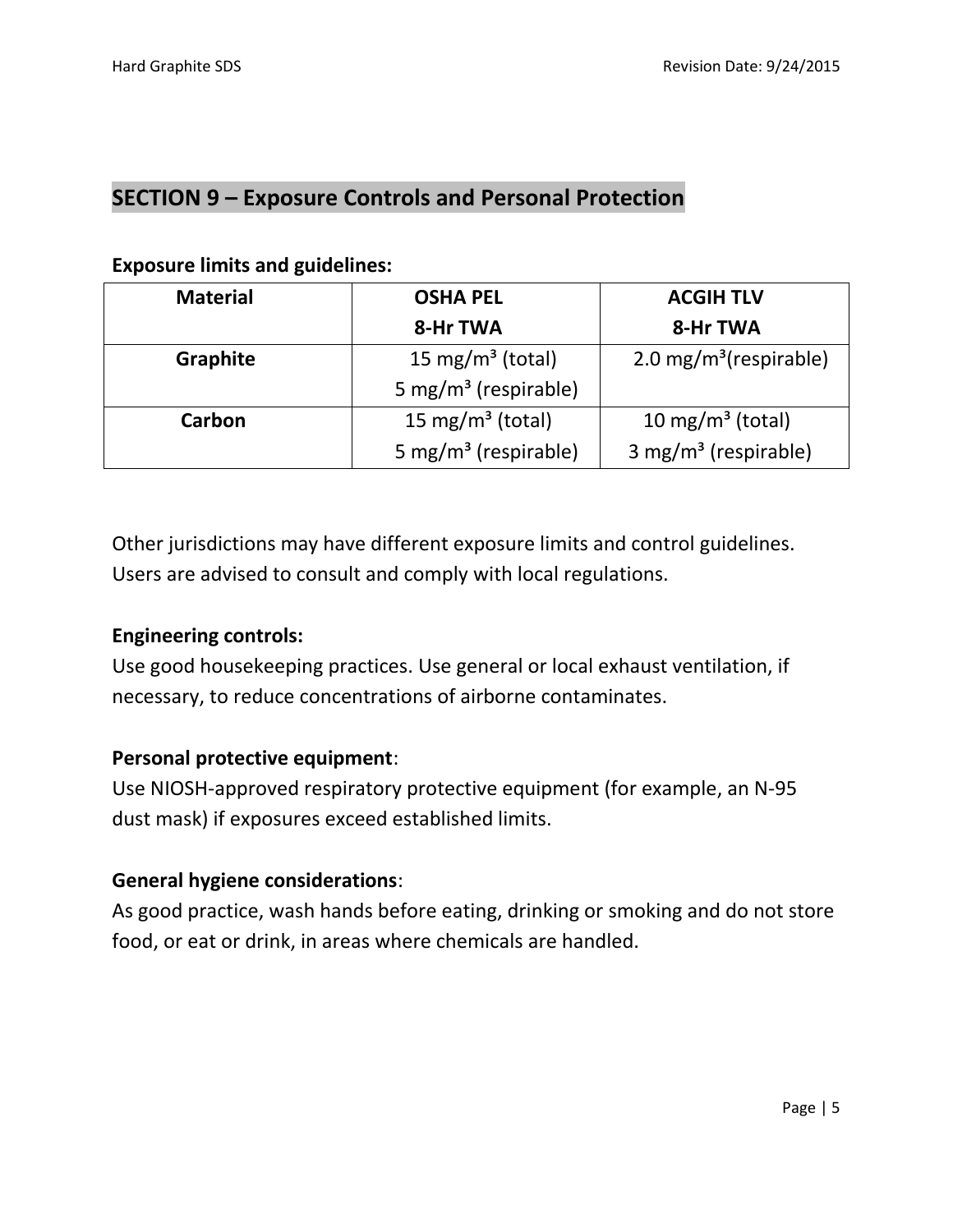## **SECTION 10 – Physical and Chemical Properties**

| Appearance:                                        | <b>Black solid</b> | Odor:                    | No Odor        |
|----------------------------------------------------|--------------------|--------------------------|----------------|
| <b>Odor Threshold:</b>                             | Not applicable     | pH:                      | Not applicable |
| <b>Melting point:</b>                              | Not applicable     | <b>Boiling Point:</b>    | Not applicable |
| <b>Flash Point:</b>                                | Not applicable     | <b>Evaporation rate:</b> | Not applicable |
| <b>Flammability:</b>                               | Not applicable     | LEL/UEL:                 | Not applicable |
| Vapor pressure:                                    | Not applicable     | <b>Vapor density:</b>    | Not applicable |
| <b>Relative density:</b>                           | Not applicable     | <b>Water solubility:</b> | Insoluble      |
| <b>Partition coefficient</b><br>(n-octanol/water): | Not applicable     | <b>Autoignition:</b>     | Very high      |
| <b>Decomposition</b><br>Temperature:               | Not applicable     | <b>Viscosity:</b>        | Not applicable |

## **SECTION 11 – Stability and Reactivity**

This material is stable and non-reactive.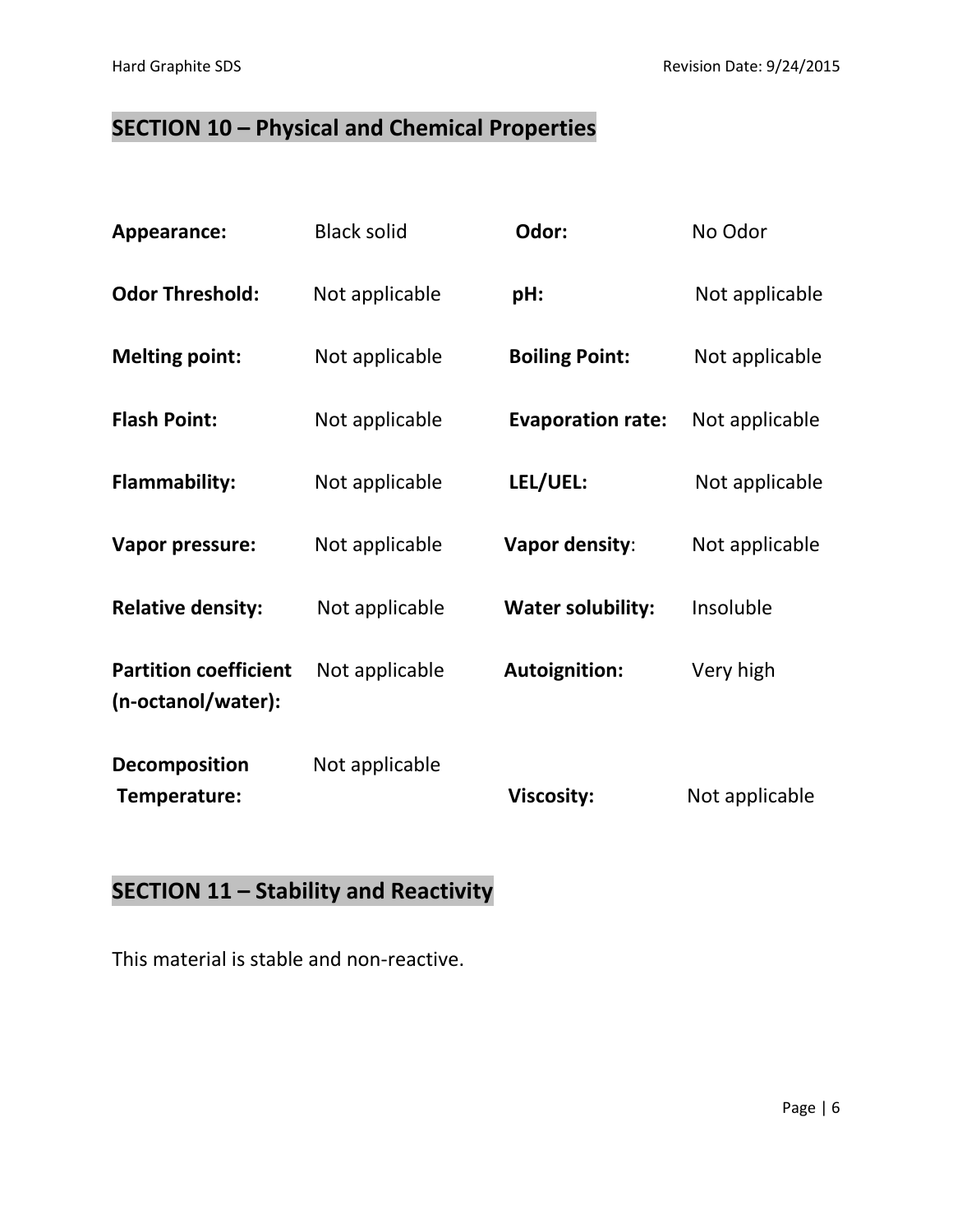## **SECTION 12 – Toxicology Information**

None of the materials in this product are listed as a carcinogen by the International Agency for Research on Cancer (IARC), US OSHA or the US Department of Health and Human Services National Toxicology Program (NTP).

Additional toxicology information is available through the U.S National Institute for Occupational Safety and Health (NIOSH) Registry of Toxic Effects of Chemical Substances (RTECS). See website:

[http://www.cdc.gov/niosh/ipcsneng/nengrtec.html.](http://www.cdc.gov/niosh/ipcsneng/nengrtec.html)

Graphite RTECS # MD9659600 Graphite RTECS # FF5250100

### **SECTION 13 – Ecological Information**

Carbon/graphite is relatively inert and would be expected to be negligible consequences in the environment.

### **SECTION 14 – Disposal Considerations**

This product does not contain substances that could cause is to be hazardous waste, if disposed. Dispose in accordance with applicable waste disposal regulations.

## **SECTION 15 – Transport Information**

This product is not regulated as a hazardous material for transportation purposes by any known authority.